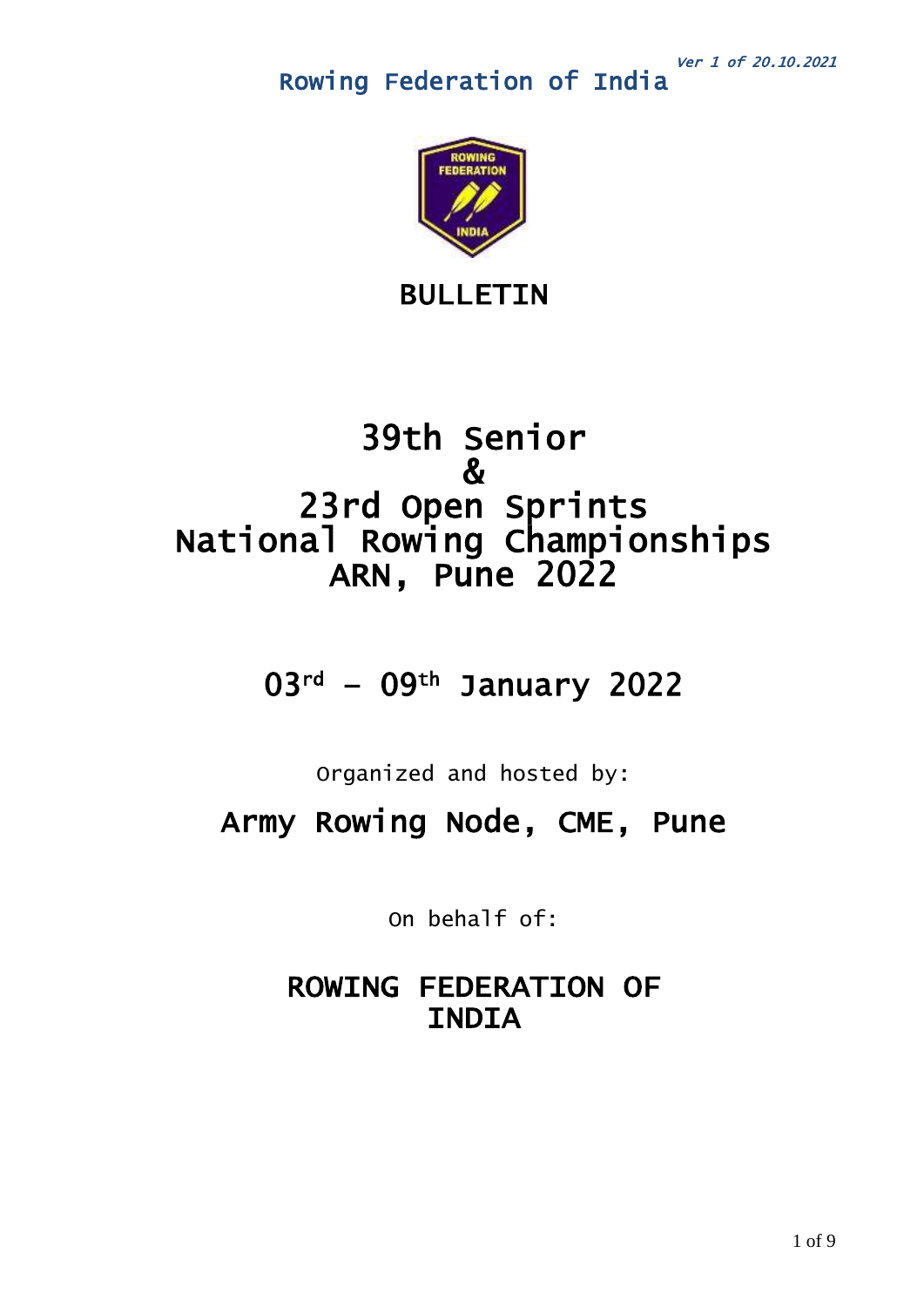### CONTACTS:

# Rowing Federation of India

#### PRESIDENT

Mrs Rajlaxmi Singh Deo 33-17/2 Officers Colony, RK Puram Secunderabad – 500056 T.S Email: [rowingindia@gmail.com](mailto:rowingindia@gmail.com) Mob: 9246202577

SECRETARY GENERAL

Mr MV Sriram Secretariat Old No.7, New No.15, Sriram Colony Abhiramapuram, Chennai- 600018 E-mail: [sgindiarowing@gmail.com](mailto:sgindiarowing@gmail.com) Mob: 9840089429

# ORGANIZING COMMITTEE

PRESIDENT

Brig R R Bhat

# ORGANIZING SECRETARY

Col Sandeep Chahal

Email: [arnmow2001@gmail.com](mailto:arnmow2001@gmail.com) Mob: 9719565556

# President of Jury

To be nominated by RFI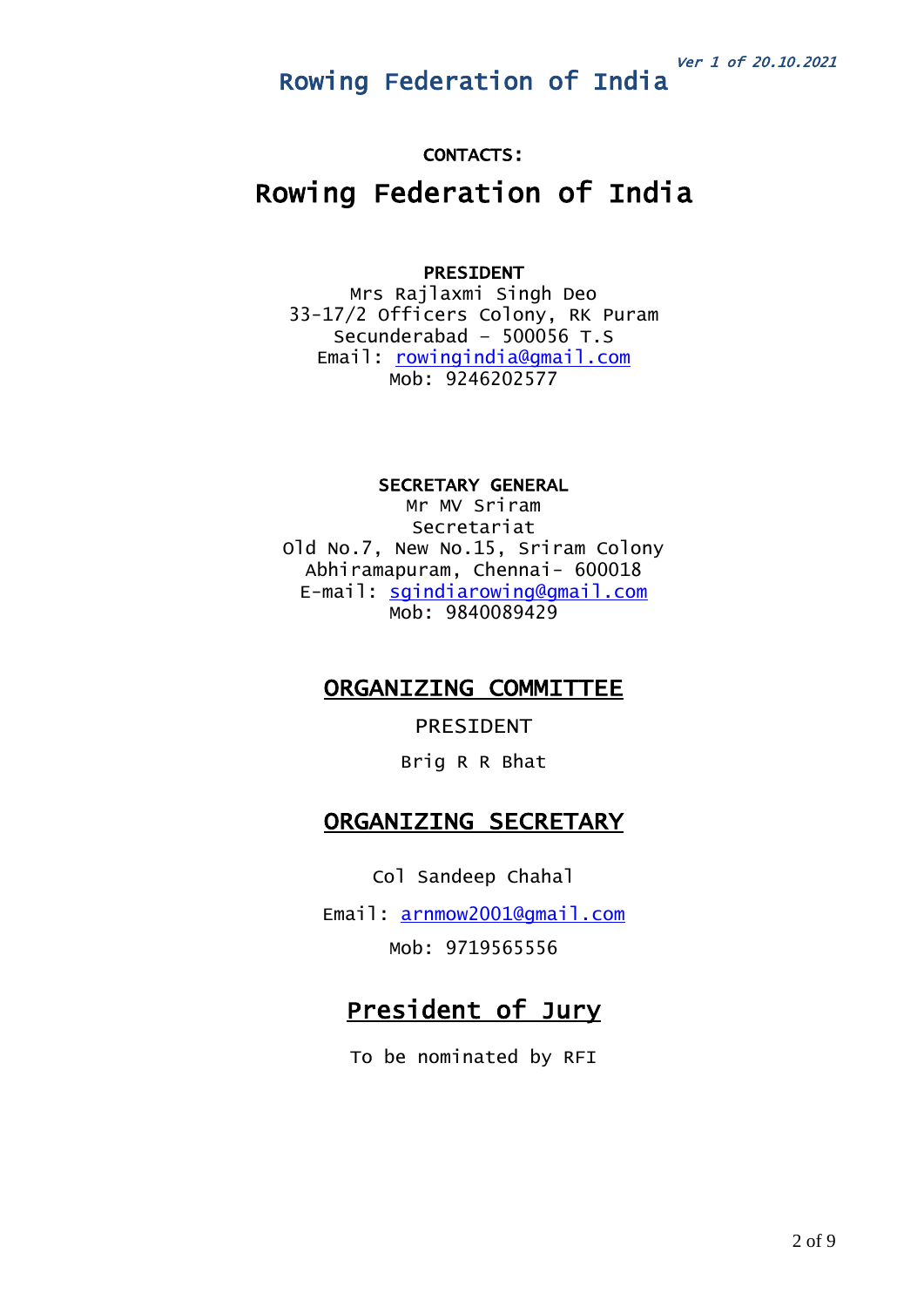# Competition Information:

### 1. Date & Place:

 $03^{rd} \sim 09^{th}$  January 2022 - Army Rowing Node, CME, Pune

### 2. Accommodation:

Details will be advised in due course.

# 3. List of events for the Nationals at PUNE:

|                | Single Sculls                         | M1X    | 2000M & 500M |
|----------------|---------------------------------------|--------|--------------|
| Senior Men     | Double Sculls                         | M2X    | 2000M & 500M |
|                | Coxless Pairs                         | $M2-$  | 2000M & 500M |
|                | Coxless Fours                         | м4-    | 2000M & 500M |
|                | Lt Weight Men Double Sculls           | LM2X   | 2000M & 500M |
|                | Open Double Sculls<br>(Civilian only) | M2X    | 2000M Only   |
|                | Coxless Fours<br>(Civilians Only )    | м4-    | $2000M$ Only |
|                | Coxed Eights                          | $M8+$  | 2000M Only   |
|                |                                       |        |              |
|                | Single Sculls                         | W1X    | 2000M & 500M |
| Senior Women   | Double Sculls                         | W2X    | 2000M & 500M |
|                | Coxless Pairs                         | $W2-$  | 2000M & 500M |
|                | Coxless Fours                         | w4-    | 2000M & 500M |
|                |                                       |        |              |
| Mixed<br>Event | Double sculls                         | Mix2X  | 500M Only    |
|                |                                       |        |              |
| Para Men Event | Para Men Single Scull                 | PR3M1X | 2000M & 500M |

- 3.1 ANY CREW HAVING A SERVICES PERSONNEL AS PARTICIPANT WILL BE DEEMED TO BE A MILITARY CREW.
- 3.2 NO DOUBLING WITHIN 2000 MTRS and 500 MTRS EVENTS.
- 3.3 Only doubling allowed in Mix2X 500 MTRS and Men Eights 2000 MTRS event.
- 3.4 PARTICIPANTS FROM 2000 MTRS CAN TAKE PART IN 500 MTRS.
- 3.5 ONLY PARTICIPANTS IN THE 2000 MTRS EVENTS WILL BE CONSIDERED AS PROBABLES FOR INCLUSION IN THE NATIONAL COACHING CAMP.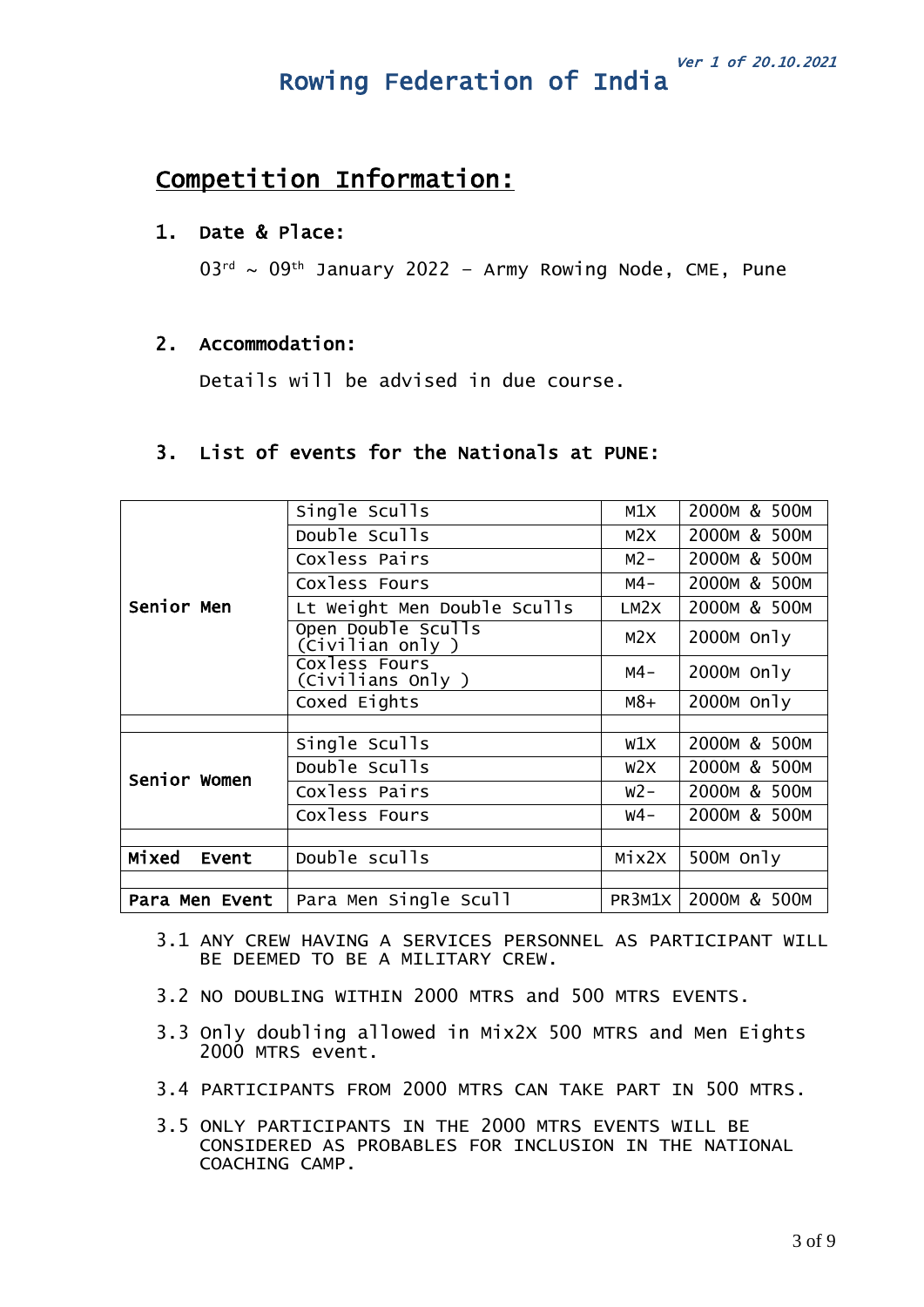#### 4. MAXIMUM PARTICIPATION PER STATE / AFFILIATE:

4.1 States having both Civilian and Military crews

Men 22 rowers + 3 reserves Women 9 rowers + 3 reserves 2 coaches 1 Manager (Male) 1 Manager (Female)

4.2 State/Boards having only Military Crews SSCB / ASCB / NSCB

> Men 16 Rowers + 3 reserves Women – as per 4.1 above 2 Coaches 1 Manager (Male) 1 Manager (Female)

## 5. Eligibility:

- 5.1 Eligibility is limited to Rowers, Coaches and Managers, who are Citizens of India holding a valid Indian Passport or eligible to obtain one.
- 5.2 They must be registered with RFI affiliated Associations & adhere to the RFI Rules of Racing.
- 5.3 PIO'S & OCI'S are Not eligible to participate.

### 6. Entries:

- 6.1 PRELIMINARY ENTRIES BY NUMBER SHOULD REACH BY 03 NOV 2021
- 6.2 Final Entry due by 20 December 2021. The completed Final Entry must include all necessary information, including name RFI ID Number of each participant.
- 6.3 Changes of names of rowers will be accepted up to 14.00 hrs. 04 January 2022 / before the Managers meeting, whichever is earlier.
- 6.4 Entry Forms will be forwarded in due course. These should be completed and forwarded to the Organising Secretary & a copy to the RFI Secretariat, by the stipulated date.
- 6.5 All entries must be submitted in the Official Forms attached herewith only with State Secretaries' Signature & Association Stamp.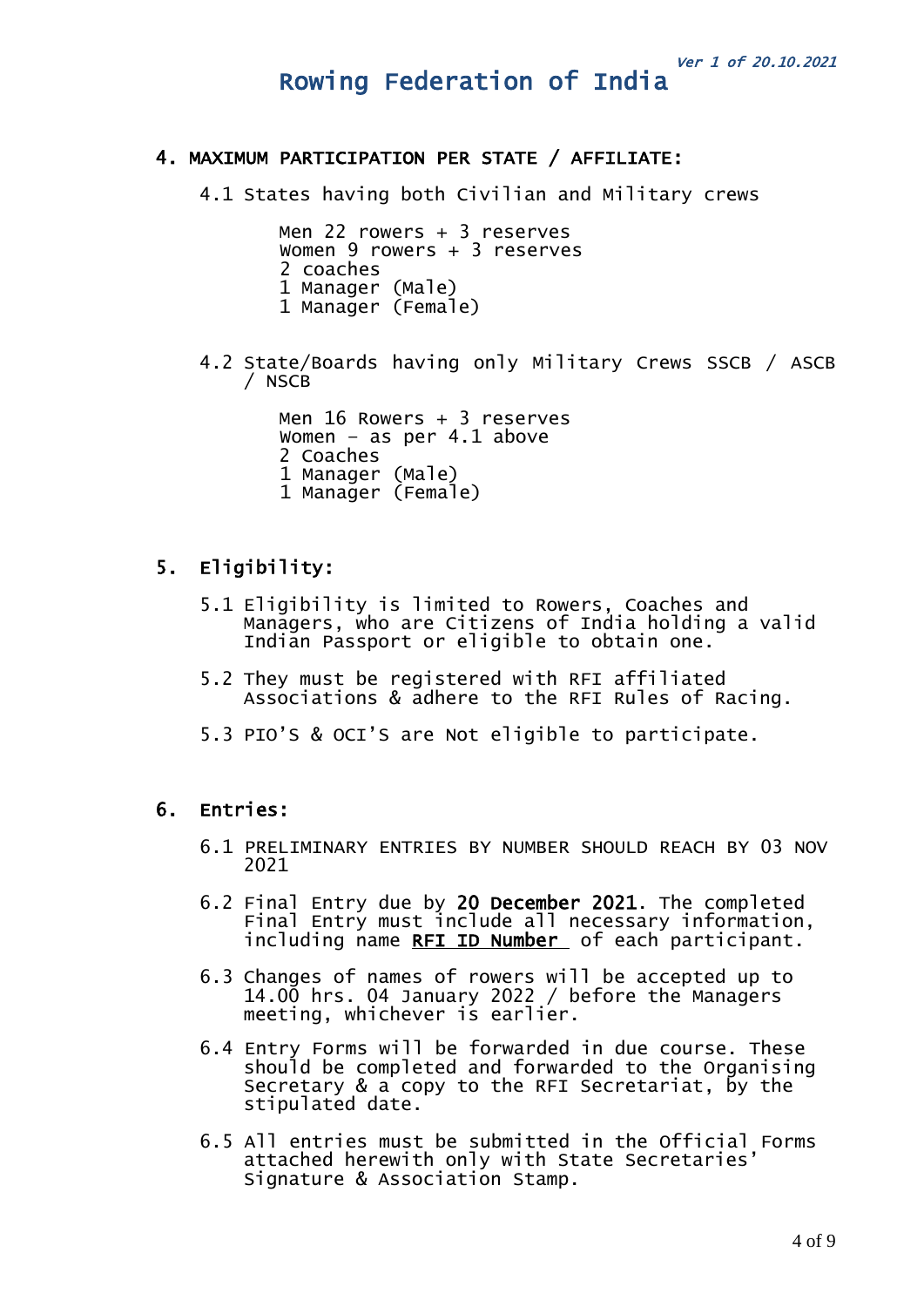6.6 If there are corrections and over writings, the same must be attested with Signature & Stamp of the Secretary concerned.

# 7. Schedule:

| 7.1 | Monday   | 03 January22              | Arrival of Teams.<br>Accommodation arrangement<br>being done from 0600 hrs of<br>the 2nd.<br>Course Opens for Practice from<br>1400 HRS |
|-----|----------|---------------------------|-----------------------------------------------------------------------------------------------------------------------------------------|
| 7.2 | Tuesday  | 04 January 22             | Practice.<br>Team Managers Meeting Draws &<br>Jury Meeting 1600 hrs                                                                     |
| 7.3 |          | Wednesday   05 January 22 | Heats & Repechage - 2000M                                                                                                               |
| 7.4 | Thursday | 06 January 22             | Semi Finals $-2000M$                                                                                                                    |
| 7.5 | Friday   | 07 January 22             | Finals $-2000M/$<br>Heats $&$ Repechage - 500M                                                                                          |
| 7.6 | Saturday | 08 January 22             | Semi Finals & Finals - 500M.<br>Departures of teams'                                                                                    |
| 7.7 | Sunday   | 09 January 22             | Departure of teams'<br>Accommodation available till<br>$10:00$ hrs only                                                                 |

(Note: If this schedule is changed it will be notified to all Associations)

# 8. Association Flag:

8.1 Teams are advised to bring the Flags of their respective Association with them.

# 9. Rules and Regulations:

- 9.1 The competition will be conducted in accordance with the RFI 'Rules of Racing'.
- 9.2 All races will be conducted on a 4-lane marked course. If four crews are entered in one event, it will be held as a direct final. If there are more than four crews entered, preliminary heats will be held.
- 9.3 An event with less than three entries may be cancelled.
- 9.4 Tests for banned substances will be carried out by NADA.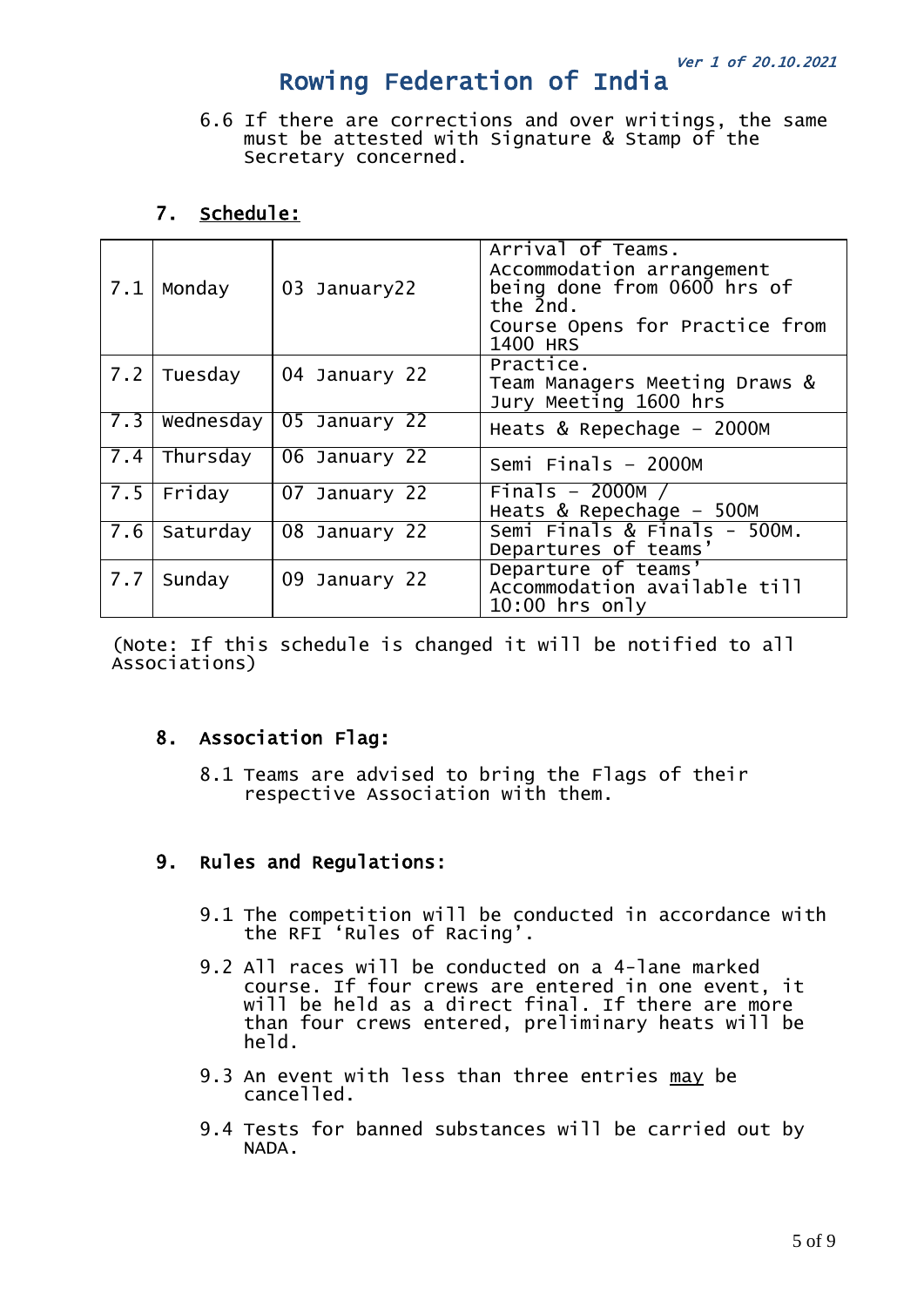- 9.5 For first time rowers new ID Cards will be issued at the Venue. Rs. 200.00 to be paid at time of collection of the card.
- 9.6 Doubling in the 2000 M/ 500 M event is NOT permitted. Only allowed for Mix 2X – 500M & Men Eights 2000M Event.
- 9.7 Preliminary Cost of Damage to rowing equipment, during practice or racing must be paid for by the Rower/Association concerned in full before the start of the racing or departure of rower/team from Pune as the case may be. Decision of the Jury/Organizing Committee is final on the preliminary assessment of damage and cost of the damage to the boats.
- 9.8 Supplementary demand for the damages will be raised and billed on the erring rower/association on final assessment after the championships are over, which is final and binding on the rower/ association concerned. It is the duty of the rower/association to settle these dues in full before the next championships. The rower/association stands suspended from participating in any RFI Championships till the damages are settled in full.

### 10. Boats and Equipment:

- 10.1 Matched boats with standard rigging will be provided. Teams must bring their oars and sculls. Boats will be fixed to the lanes. Adjustments to the riggers will NOT be permitted.
- 10.2 The blades of all oars/sculls must be painted on both sides in the colours of the respective Associations.

#### 11. Entry Fee, Accommodation and Meals:

- 11.1 An entry fee of Rs. 500/- per participant will be charged.
- 11.2 Accommodation will be provided on production of official accreditation cards, which will be issued in advance/on arrival to the Associations.
- 11.3 Hospitality will be from 06:00 Hrs. on 03 January 2022 to 10:00 hrs to 09 January 2022.
- 11.4 A Nominal Subsidized Facilitation Fee of Rs. 700/ per head/per day to participants and officials per team, against coupons. If more than the specified numbers of Reserves/Officials are brought, their facilitation and other food charges will have to be paid for by the Manager of the team at market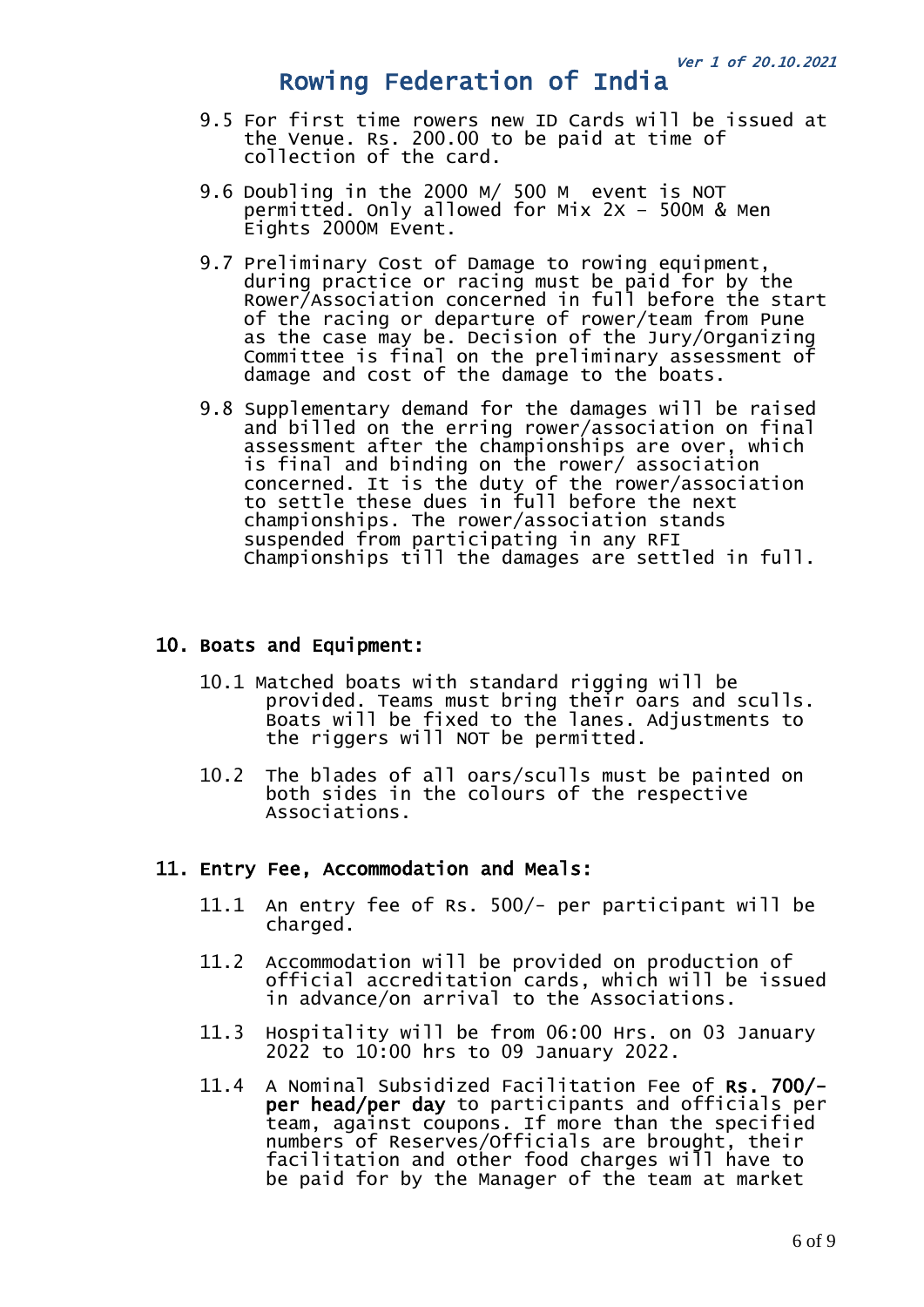rates on arrival and not later than start of the first race.

### 12. Transportation:

- 12.1 Transportation between the Railway Station/ Airport in Pune to the place of stay will be provided free of charge by the Organizing Committee. Free shuttle bus service will be provided between the place of stay and the competition venue from 06:00hrs 03 January 2022 to the 16:00hrs of 09 January 2022.
- 12.2 RAILWAY CONCESSION FORMS will be couriered to all affiliates

## 13. Umpires:

13.1 The Jury for the Open National Rowing Championships will be appointed by the RFI. Members of the JURY / TECHNICAL OFFICIALS will be provided subsidized travel and free boarding and lodging from 04 January 2022 to the 09 of January 2022.

## 14. Doping Control

14.1 Testing will be carried out in accordance with the Rules for Doping Control, in force.

## 15. Appeals:

15.1 All appeals shall be dealt with in accordance with the 'RFI Rules of Racing'.

#### 16. Uniform:

16.1 During the competition, rowers must wear the official competition uniform of their State Associations.

#### 17. Arrival and Departure:

17.1 Details of arrival and departure must be informed to the Organizing Committee, in advance, for necessary arrangements. Arrival/departure forms are attached herewith.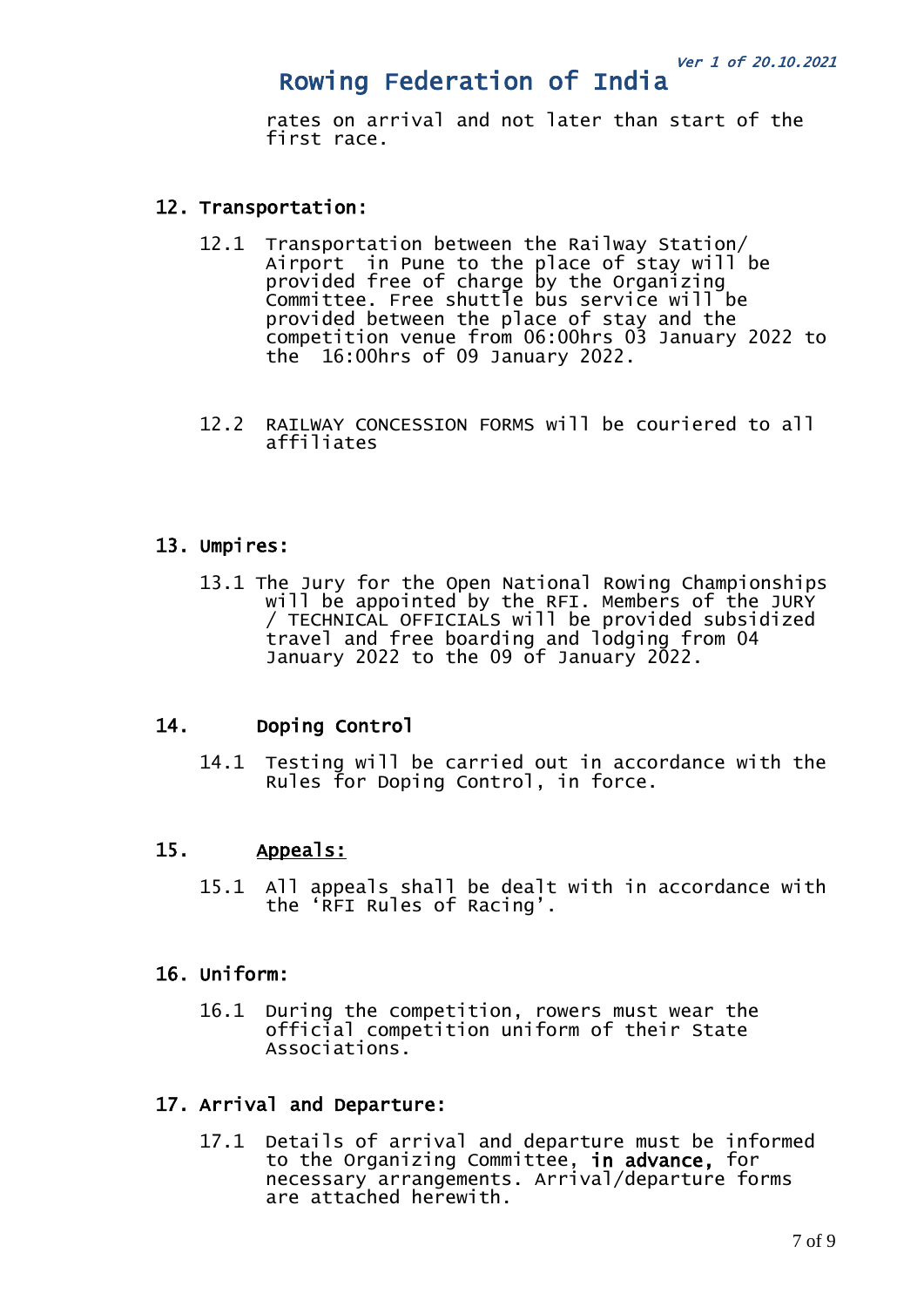#### Teams arriving without prior intimation are likely to suffer avoidable delays in transportation and allotment of accommodation.

### 18. Weather & Miscellaneous:

18.1 Weather conditions in Pune in January would be Cold and woollens advised .

## 19. Medals & Certificates:

- 19.1 Medals and Certificates will be presented to the first, second and third placed competitors in each event. Rolling trophies will be presented to the winners of all events, wherever available. Participation certificates will be issued as per the qualifying provisions laid down by the General Body of RFI and Rules of Racing.
- 1. Preliminary Entry Form 2000 & 500 Mtrs Due by 03 November 2021.
- 2. Final entry form by name 2000 & 500 Mtrs Due by 20 December 2021.
- 3. Travel information Form Due by 20 December 2021.

### 20. COVID Advisory:

- 20.1 All rowers and officials (including athletes, coaches, officials, and other participants) have to take the RTPCR test 48-72 hour prior to the start of the Championships.
- 20.2 All persons shall follow COVID appropriate behavior at all times which includes use of face mask/cover, hand hygiene and physical distancing of six feet (*do gaj ki doori*) as far as possible during competition. Face Masks/face covers must be worn properly to cover nose and mouth. Touching the front portion of the mask/face covers to be avoided.
- 20.3 Daily body temp will be checked.
- 20.4 All other areas (malls & market) except hotel and venue out of bounds to all athletes .